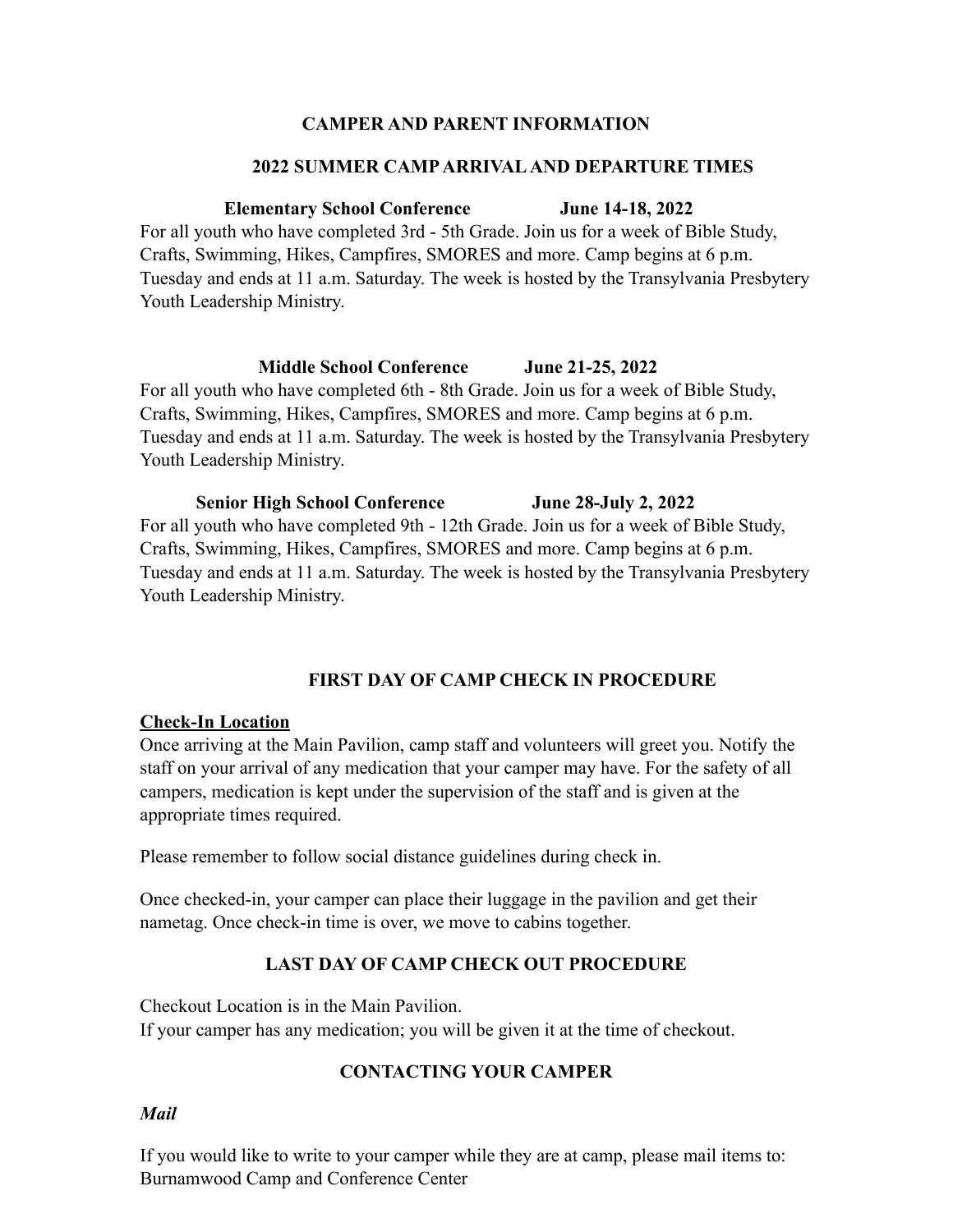ATTN: Camper's Name 900 Camp Burnamwood Road, Irvine, KY 40336.

For non-camper mail (i.e. checks, invoices, registration forms, etc.) please mail items to the Burnamwood Camp and Conference Center C/O Presbytery of Transylvania, PO Box 23580, Lexington, KY 40523.

### *Phone*

If you have an emergency and need to call your camp, please call the Burnamwood landline 606.723.2572 or Kevin Turpin (site manager) at 859-940-2699.

## **WHAT TO BRING WITH YOU TO CAMP**

To prevent confusion in items, it can be helpful to label the belongings you bring.

\*Bible

- Casual Camp Clothes
- Some "Dress for the Mess" Clothes (clothes you're okay with getting really dirty)
- Underwear and Socks
- Swim Suit
- Rain Poncho/Jacket
- Jacket/Sweatshirt
- 2 Pairs of Shoes (at least one pair of something closed-toed, i.e. tennis shoes, boots, etc.)
- Pillow, Sleeping Bag or Sheets and a Blanket (twin beds)
- Personal Toiletry Articles
- Insect Repellent and Sunscreen
- Flashlight/Head Lamp and Extra Batteries
- Water Bottle
- Prescription Medications Needed